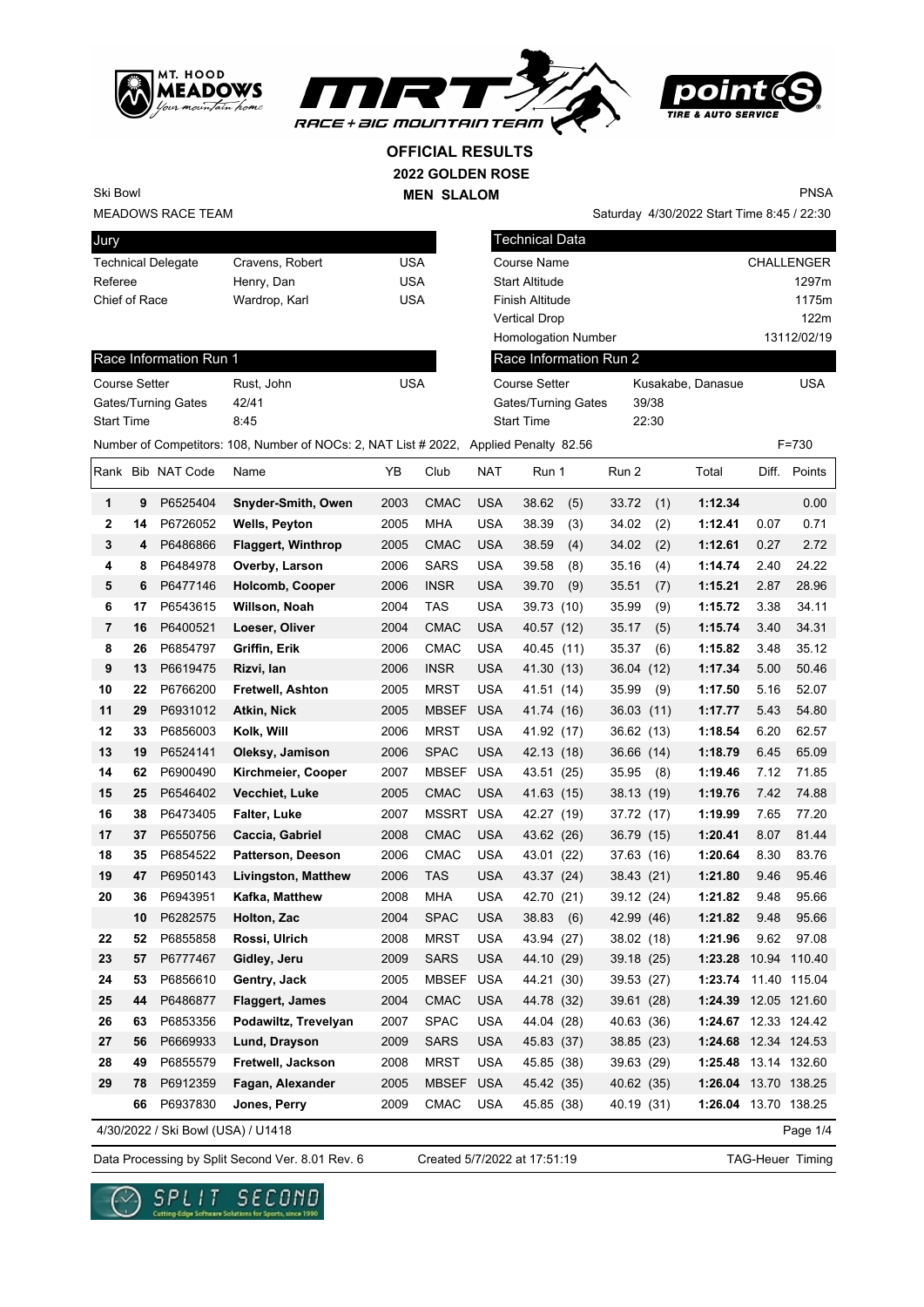## **2022 GOLDEN ROSE MEN SLALOM OFFICIAL RESULTS**

MEADOWS RACE TEAM Ski Bowl

Saturday 4/30/2022 Start Time 8:45 / 22:30

|          |          | Rank Bib NAT Code    | Name                              | ΥB           | Club                     | NAT        | Run 1                    | Run 2                    | Total                                        | Diff. Points |
|----------|----------|----------------------|-----------------------------------|--------------|--------------------------|------------|--------------------------|--------------------------|----------------------------------------------|--------------|
|          |          |                      |                                   |              |                          |            |                          |                          |                                              |              |
| 31<br>32 | 76<br>59 | P6836560<br>P6847724 | Muller, Dyllan<br>Snyder, Braiden | 2008<br>2008 | SMART USA<br><b>WPSC</b> | USA        | 44.31 (31)<br>46.11 (40) | 41.80 (39)<br>40.51 (33) | 1:26.11 13.77 138.96<br>1:26.62 14.28 144.10 |              |
| 33       | 39       | P6301800             | Durkin, Carter                    | 2005         | <b>LPRT</b>              | USA        | 46.83 (43)               | 40.57 (34)               | 1:27.40 15.06 151.97                         |              |
| 34       | 72       | P6991169             | Downs, Milo                       | 2006         | <b>SPAC</b>              | <b>USA</b> | 46.51 (42)               | 40.90 (37)               | 1:27.41 15.07 152.07                         |              |
| 35       | 50       | P6826127             | Neff, George                      | 2005         | <b>MRST</b>              | USA        | 45.77 (36)               | 42.25 (42)               | 1:28.02 15.68 158.23                         |              |
| 36       | 71       | P7051534             | Strohlein, Jonas                  | 2008         | <b>MHA</b>               | <b>USA</b> | 46.20 (41)               | 42.24 (41)               | 1:28.44                                      | 16.10 162.47 |
| 37       | 54       | P7029306             | Fritsch, Winter                   | 2008         | <b>MHA</b>               | <b>USA</b> | 47.47 (46)               | 41.06 (38)               | 1:28.53 16.19 163.38                         |              |
| 38       | 48       | P6687594             | Kinney, Adam                      | 2005         | <b>CMAC</b>              | <b>USA</b> | 50.94 (62)               | 38.40 (20)               | 1:29.34 17.00 171.55                         |              |
| 39       | 46       | P6851239             | <b>Stapleton, Jackson</b>         | 2005         | <b>MBSEF</b>             | <b>USA</b> | 49.45 (53)               | 39.92 (30)               | 1:29.37 17.03 171.85                         |              |
| 40       | 82       | P7015191             | Kelsey, Ryder                     | 2009         | <b>MRST</b>              | USA        | 47.47 (46)               | 42.71<br>(45)            | 1:30.18 17.84 180.03                         |              |
| 41       | 77       | P6963737             | Sundquist, Eli                    | 2009         | <b>WPSC</b>              | USA        | 47.43 (45)               | 43.04 (48)               | 1:30.47 18.13 182.95                         |              |
| 42       | 86       | P6718173             | Landwehr, Dakota                  | 2009         | <b>SARS</b>              | USA        | 48.14 (50)               | 42.39 (43)               | 1:30.53 18.19 183.56                         |              |
| 43       | 85       | P6782118             | Vogel, Adam                       | 2009         | <b>SARS</b>              | USA        | 48.12 (49)               | 42.45 (44)               | 1:30.57 18.23 183.96                         |              |
| 44       | 75       | P6541620             | Loeser, Wyatt                     | 2006         | CMAC                     | USA        | 47.31 (44)               | 43.51 (51)               | 1:30.82 18.48 186.49                         |              |
| 45       | 79       | P6950926             | Lambert, Joshua                   | 2008         | <b>MBSEF</b>             | <b>USA</b> | 48.64 (52)               | 43.18 (49)               | 1:31.82 19.48 196.58                         |              |
| 46       | 73       | P6853330             | Connor, Caedan                    | 2007         | <b>SPAC</b>              | <b>USA</b> | 50.29 (57)               | 41.83 (40)               | 1:32.12 19.78 199.60                         |              |
| 47       | 69       | P6937454             | <b>Harrington, Cooper</b>         | 2008         | <b>CMAC</b>              | <b>USA</b> | 47.95 (48)               | 44.66 (54)               | 1:32.61 20.27 204.55                         |              |
| 48       | 80       | P6884380             | Porter, Jack                      | 2006         | MBSEF USA                |            | 49.57 (54)               | 43.32 (50)               | 1:32.89 20.55 207.37                         |              |
| 49       | 108      | P7175458             | <b>Burke, Bode</b>                | 2007         |                          |            | 50.03(56)                | 43.03 (47)               | 1:33.06 20.72 209.09                         |              |
| 50       | 51       | P6963833             | Oellrich, Paul                    | 2007         | MRT                      | <b>USA</b> | 55.64 (72)               | 38.84 (22)               | 1:34.48 22.14 223.42                         |              |
| 51       | 81       | P6553089             | <b>Flaggert, Henry</b>            | 2007         | <b>CMAC</b>              | <b>USA</b> | 49.94 (55)               | 45.27 (57)               | 1:35.21 22.87 230.79                         |              |
| 52       | 95       | P6715070             | deRosa, Grant                     | 2009         | <b>MBSEF</b>             | <b>USA</b> | 51.79 (64)               | 43.84 (52)               | 1:35.63 23.29 235.02                         |              |
| 53       | 100      | P7014492             | <b>Ueland, Elliott</b>            | 2008         | TAS                      | <b>USA</b> | 50.73 (59)               | 45.37 (58)               | 1:36.10 23.76 239.77                         |              |
|          | 84       | P6604532             | Mildes, Axel                      | 2007         | WPSC                     | <b>USA</b> | 50.59 (58)               | 45.51<br>(59)            | 1:36.10                                      | 23.76 239.77 |
| 55       | 105      | P7102568             | Loriaux, Julien                   | 2009         |                          | <b>USA</b> | 51.89 (65)               | 44.91 (56)               | 1:36.80 24.46 246.83                         |              |
| 56       | 88       | P6852109             | Hurl, William                     | 2009         | <b>MBSEF</b>             | <b>USA</b> | 50.99 (63)               | 46.45 (61)               | 1:37.44 25.10 253.29                         |              |
| 57       | 101      | P6999947             | Brown, Hudson                     | 2009         | <b>SARS</b>              | <b>USA</b> | 52.45 (66)               | 46.06<br>(60)            | 1:38.51 26.17 264.09                         |              |
| 58       | 90       | P6937300             | Rahn, Zachary                     | 2008         | <b>WPSC</b>              | USA        | 52.73 (67)               | 46.71<br>(62)            | 1:39.44 27.10 273.47                         |              |
| 59       | 107      | P7175433             | Shuman, Rowan                     | 2007         |                          |            | 50.90 (61)               | 48.82 (63)               | 1:39.72 27.38 276.30                         |              |
| 60       | 28       | P6622141             | Barrow, Abraham                   | 2003         | MRT                      |            | USA 1:00.81 (74)         | 40.31<br>(32)            | 1:41.12 28.78 290.43                         |              |
| 61       | 42       | P6759719             | <b>Bianco, Giuliano</b>           | 2004         | MRT                      |            | USA 1:03.95 (77)         | 39.30 (26)               | 1:43.25 30.91 311.92                         |              |
| 62       | 98       | P6613948             | Oleksy, Riley                     | 2009         | <b>SPAC</b>              | USA        | 54.21 (70)               | 49.92 (64)               | 1:44.13 31.79 320.80                         |              |
| 63       | 92       | P6859530             | Neff, Cooper                      | 2009         | <b>MRST</b>              | USA        | 54.35 (71)               | 50.23(67)                | 1:44.58 32.24 325.34                         |              |
| 64       | 104      | P7154435             | Drake, Hudson                     | 2009         | MHA                      | USA        | 57.35 (73)               | 50.08 (65)               | 1:47.43 35.09 354.10                         |              |
| 65       | 83       | P7079531             | Bertell, Kaden                    | 2008         |                          | <b>USA</b> | 48.24 (51)               | 59.44 (69)               | 1:47.68 35.34 356.62                         |              |
| 66       | 96       | P6856400             | Lunak, Sawyer                     | 2008         | <b>SPAC</b>              |            | USA 1:06.70 (78)         | 44.63 (53)               | 1:51.33 38.99 393.46                         |              |
| 67       | 40       | P7006087             | Ferguson, Joe                     | 2007         | <b>MHA</b>               |            | USA 1:02.38 (76)         | 50.09 (66)               | 1:52.47 40.13 404.96                         |              |
| 68       | 93       | P6781615             | Elgee, Olin                       | 2009         | <b>SARS</b>              |            | USA 1:08.18 (80)         | 44.69 (55)               | 1:52.87 40.53 409.00                         |              |
| 69       | 103      | P7012201             | Peck, Austin                      | 2009         | <b>MHA</b>               |            | USA 1:07.93 (79)         | 54.77 (68)               | 2:02.70 50.36 508.19                         |              |

## **NOT PERMITTED TO START 1st RUN**

|  | DID NOT START 1st RUN: 5 competitors |               |     |
|--|--------------------------------------|---------------|-----|
|  | 94 P6990179 Richards, James          | 2009 CMAC USA |     |
|  | <b>91 P7012168 Mullen, Jack</b>      | 2008 MHA      | USA |

4/30/2022 / Ski Bowl (USA) / U1418

Data Processing by Split Second Ver. 8.01 Rev. 6 Created 5/7/2022 at 17:51:19 TAG-Heuer Timing

e Salutians for Sports, since 1990

Created 5/7/2022 at 17:51:19

Page 2/4

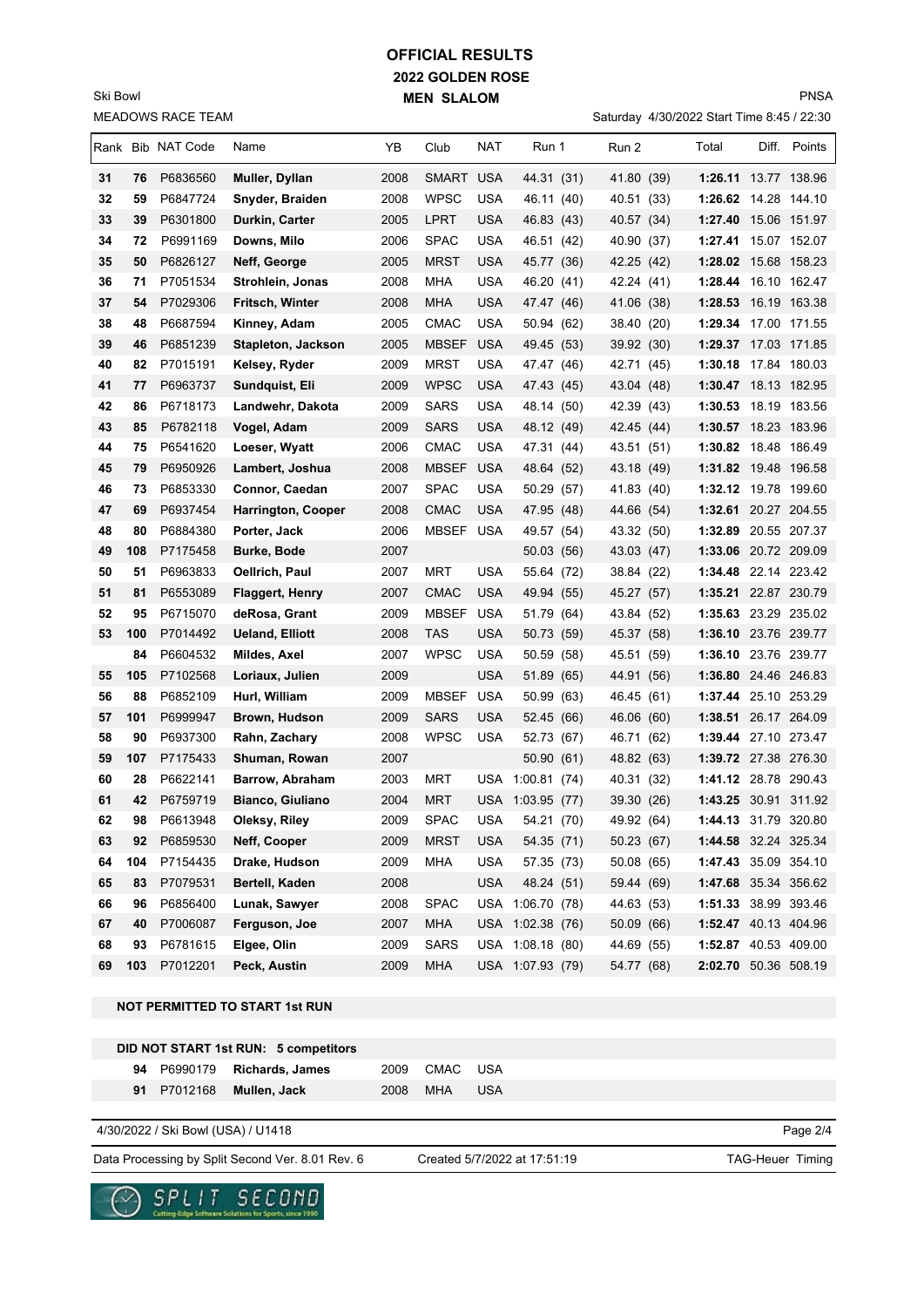## **2022 GOLDEN ROSE MEN SLALOM OFFICIAL RESULTS**

Ski Bowl

Saturday 4/30/2022 Start Time 8:45 / 22:30

|    | Rank Bib NAT Code       | Name                                       | YΒ           | Club              | NAT                      | Run 1          |     | Run 2                    | Total                  | Diff. Points |
|----|-------------------------|--------------------------------------------|--------------|-------------------|--------------------------|----------------|-----|--------------------------|------------------------|--------------|
| 58 | P6855273                | Kragh, Steffan                             | 2008         | <b>MRST</b>       | <b>USA</b>               |                |     |                          |                        |              |
| 31 | P6769780                | Rosen, Reece                               | 2006         | <b>TAS</b>        | <b>USA</b>               |                |     |                          |                        |              |
| 21 | P6433504                | Vanderhoef, lan                            | 2003         | <b>TAS</b>        | <b>USA</b>               |                |     |                          |                        |              |
|    |                         |                                            |              |                   |                          |                |     |                          |                        |              |
|    |                         | DID NOT FINISH 1st RUN: 17 competitors     |              |                   |                          |                |     |                          |                        |              |
|    | 102 P6782553            | <b>Harding, Garrett</b>                    | 2009         | <b>WPSC</b>       | <b>USA</b>               |                |     |                          |                        |              |
| 74 | P6717482                | Hanson, Beckham                            | 2004         | <b>TAS</b>        | <b>USA</b>               |                |     |                          |                        |              |
| 68 | P6687669                | Frederiksen, Jack                          | 2006         | <b>WPSC</b>       | <b>USA</b>               |                |     |                          |                        |              |
| 67 | P6911830                | Fox, Elijah                                | 2007         | <b>MRST</b>       | <b>USA</b>               |                |     |                          |                        |              |
| 61 | P6786570                | <b>Rust, Cooper</b>                        | 2009         | <b>MRT</b>        | <b>USA</b>               |                |     |                          |                        |              |
| 45 | P6965001                | Andyke, Carson                             | 2007         | <b>MHA</b>        | <b>USA</b>               |                |     |                          |                        |              |
| 41 | P6474410                | Du, Philip                                 | 2007         | <b>SARS</b>       | <b>USA</b>               |                |     |                          |                        |              |
| 34 | P6899758                | Casey, Owen                                | 2005         | MBSEF USA         |                          |                |     |                          |                        |              |
| 32 | P6951251                | Kling, Tober                               | 2007         | <b>MHA</b>        | <b>USA</b>               |                |     |                          |                        |              |
| 24 | P6758549                | Garcia, Lucas                              | 2006         | <b>MHA</b>        | <b>USA</b>               |                |     |                          |                        |              |
| 23 | P6857836                | Howell, Tyler                              | 2006         | <b>MHA</b>        | <b>USA</b>               |                |     |                          |                        |              |
| 20 | P6543516                | Kragh, Sebastian                           | 2003         | <b>MRST</b>       | <b>USA</b>               |                |     |                          |                        |              |
| 15 | P6274459                | Spadaro, Jackson                           | 2003         | <b>MHA</b>        | <b>USA</b>               |                |     |                          |                        |              |
| 12 | P6853930                | Kling, Henry                               | 2005         | MHA               | <b>USA</b>               |                |     |                          |                        |              |
| 5  | P6811504                | Kitt, Aksel                                | 2005         | <b>MHA</b>        | <b>USA</b>               |                |     |                          |                        |              |
| 2  | P6223010                | Panos, Demitri                             | 2003         | <b>SARS</b>       | <b>USA</b>               |                |     |                          |                        |              |
| 1  | P6762297                | Goodbody, Stuart                           | 2004         | <b>MRT</b>        | <b>USA</b>               |                |     |                          |                        |              |
|    |                         |                                            |              |                   |                          |                |     |                          |                        |              |
|    |                         | <b>DISQUALIFIED 1st RUN: 6 competitors</b> |              |                   |                          |                |     |                          |                        |              |
|    | 106 P7016578            | <b>Fong, Marcus</b>                        | 2009         | <b>MHA</b>        | <b>USA</b>               |                |     |                          | Gate 6                 |              |
| 99 | P7051836                | Hunter, Victor                             | 2008         | <b>MBSEF</b>      | <b>USA</b>               |                |     |                          | Gate<br>$\overline{1}$ |              |
| 70 | P6876053                | Sharp, Royce                               | 2008         | <b>SARS</b>       | <b>USA</b>               |                |     |                          | Gate 29                |              |
| 65 | P6856083                | Blakemore, lan                             | 2006         | <b>SPAC</b>       | <b>USA</b>               |                |     |                          | Gate 41                |              |
| 30 | P6489857                | Larson, Kyle                               | 2004         | <b>SPAC</b>       | <b>USA</b>               |                |     |                          | Gate 40                |              |
| 27 | P6477448                | Vlases, Luke                               | 2005         | <b>CMAC</b>       | <b>USA</b>               |                |     |                          | Gate 28                |              |
|    |                         |                                            |              |                   |                          |                |     |                          |                        |              |
|    |                         | NOT PERMITTED TO START 2nd RUN             |              |                   |                          |                |     |                          |                        |              |
|    |                         |                                            |              |                   |                          |                |     |                          |                        |              |
|    |                         | DID NOT START 2nd RUN: 2 competitors       |              |                   |                          |                |     |                          |                        |              |
| 97 | P7028333                | <b>Messinger, Grant</b>                    | 2008         | MHA               | <b>USA</b>               | 54.18 (69)     |     |                          |                        |              |
|    | 18 P6469237             | <b>Stines, Tanner</b>                      | 2005         | <b>CMAC</b>       | <b>USA</b>               | 53.14 (68)     |     |                          |                        |              |
|    |                         |                                            |              |                   |                          |                |     |                          |                        |              |
|    |                         | DID NOT FINISH 2nd RUN: 6 competitors      |              |                   |                          |                |     |                          |                        |              |
| 89 | P6854135                | Oskov, Daniel                              | 2007         | <b>SPAC</b>       | <b>USA</b>               | 50.73 (59)     |     | <b>DNF</b>               |                        |              |
| 87 | P6655295                | Palmerton, Jr                              | 2008         | <b>SARS</b>       | <b>USA</b>               | 1:01.88(75)    |     | <b>DNF</b>               |                        |              |
| 55 | P6492276                | <b>Watkins, Tristin</b>                    | 2004         | <b>WPSC</b>       | <b>USA</b>               | 45.39 (34)     |     | <b>DNF</b>               |                        |              |
|    | 11 P6688245<br>P6800184 | Farwig, Jake<br><b>Ullrich, Soren</b>      | 2004<br>2005 | <b>MHA</b><br>MHA | <b>USA</b><br><b>USA</b> | 37.93<br>39.47 | (2) | <b>DNF</b><br><b>DNF</b> |                        |              |
| 7  |                         |                                            |              |                   |                          |                | (7) |                          |                        |              |
| 3  | P6687456                | Sickler, Thomas                            | 2003         | MBSEF USA         |                          | 37.51          | (1) | <b>DNF</b>               |                        |              |

4/30/2022 / Ski Bowl (USA) / U1418

SPLIT

◡

Data Processing by Split Second Ver. 8.01 Rev. 6 Created 5/7/2022 at 17:51:19 TAG-Heuer Timing

SECOND

a for Sports, since 1990

Created 5/7/2022 at 17:51:19

Page 3/4